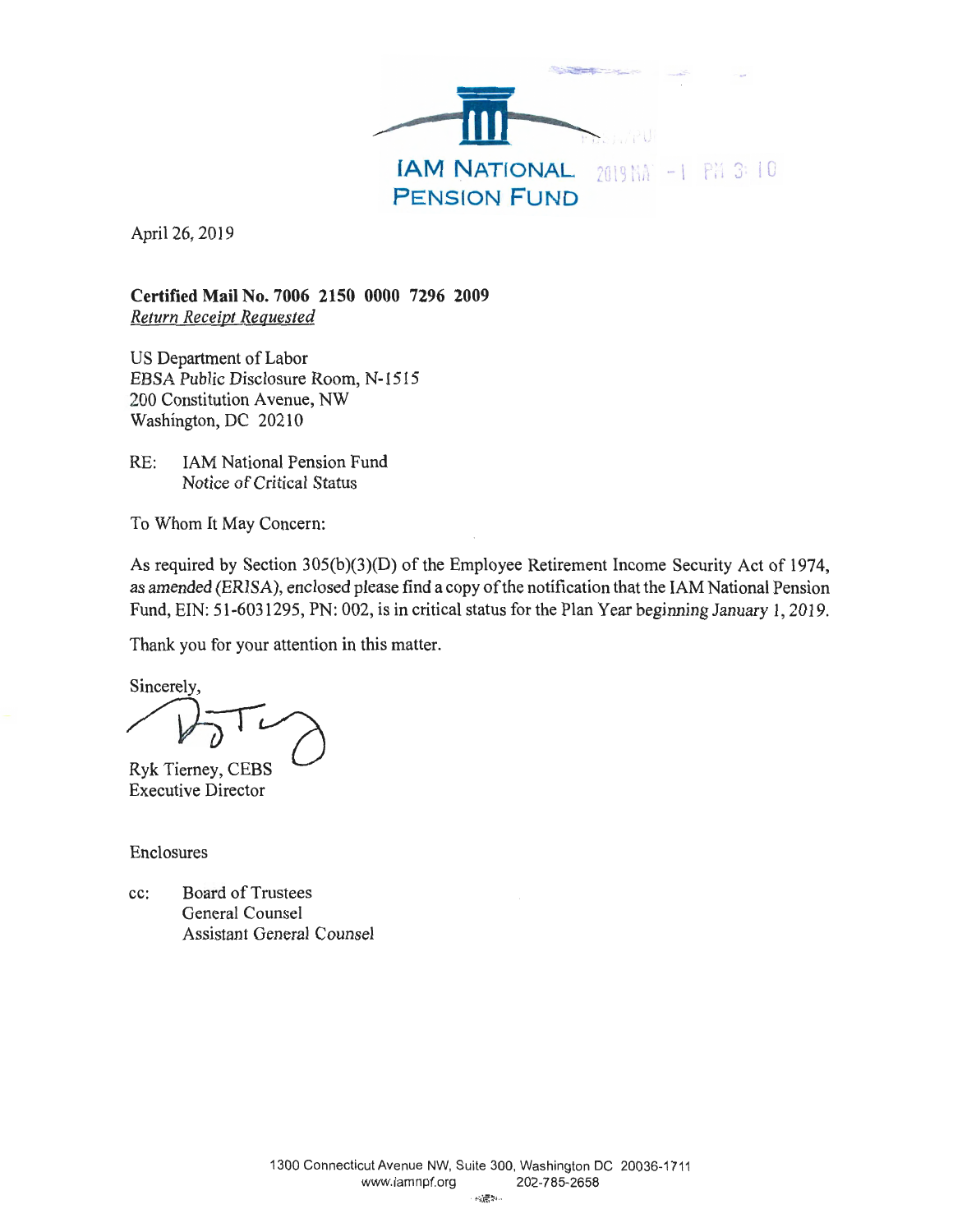

# **Notice of Critical Status For 1AM National Pension Fund**

## **April 26, 2019**

This is to inform you that on March 29, 2019 the actuary for the IAM National Pension Fund ("Fund") certified to the U.S. Department of the Treasury, and also to the Board of Trustees, that the Fund is in endangered status for the plan year beginning January 1, 2019, and that it is projected to be in critical status in one of the succeeding five plan years. On April 17, 2019 the Board of Trustees voluntarily elected for the Fund to be in critical status effective for the plan year beginning January 1, 2019 as permitted under the law (BRISA Section 305(b)(4)) to strengthen the Fund's financial health. Federal law requires that you receive this notice.

## **Critical Status**

The Trustees have voluntarily elected to put the Fund in critical status to strengthen the Fund's funding position. The Fund's actuary projected the Fund to be in critical status in one of the succeeding five plan years because it determined that in at least one of those plan years, the Fund is projected to have an accumulated funding deficiency.

### **Rehabilitation Plan and Possibility of Reduction in Benefits**

Federal law requires pension plans in critical status to adopt a rehabilitation plan aimed at strengthening the financial health of the plan. The law permits pension plans to reduce, or even eliminate, benefits called "adjustable benefits" as part of a rehabilitation plan. Since the Trustees have determined that certain benefit reductions are necessary, you are also receiving a separate notice identifying and explaining the effect of those reductions. Any reduction of adjustable benefits will not reduce the level of a participant's basic benefit payable at normal retirement. In addition, the reductions may only apply to participants and beneficiaries whose benefit commencement date is on or after June 1, 2019. In addition, effective as of April 26, 2019, the Fund is not permitted to pay lump sum benefits (or any other payment in excess of the monthly amount paid under a single life annuity) while it is in critical status. **If you are already retired, nothing in this Notice will affect your Fund benefit.** 

### **Adjustable Benefits**

The Fund offers the following adjustable benefits which may be reduced or eliminated as part of any rehabilitation plan the Fund may adopt:

- Certain death benefits;
- Sixty-month and one hundred twenty-month payment guarantees;
- Disability benefits (if not yet in pay status);
- Early retirement benefit or retirement-type subsidy; and
- Benefit payment options other than a qualified joint-and survivor annuity (QJSA).